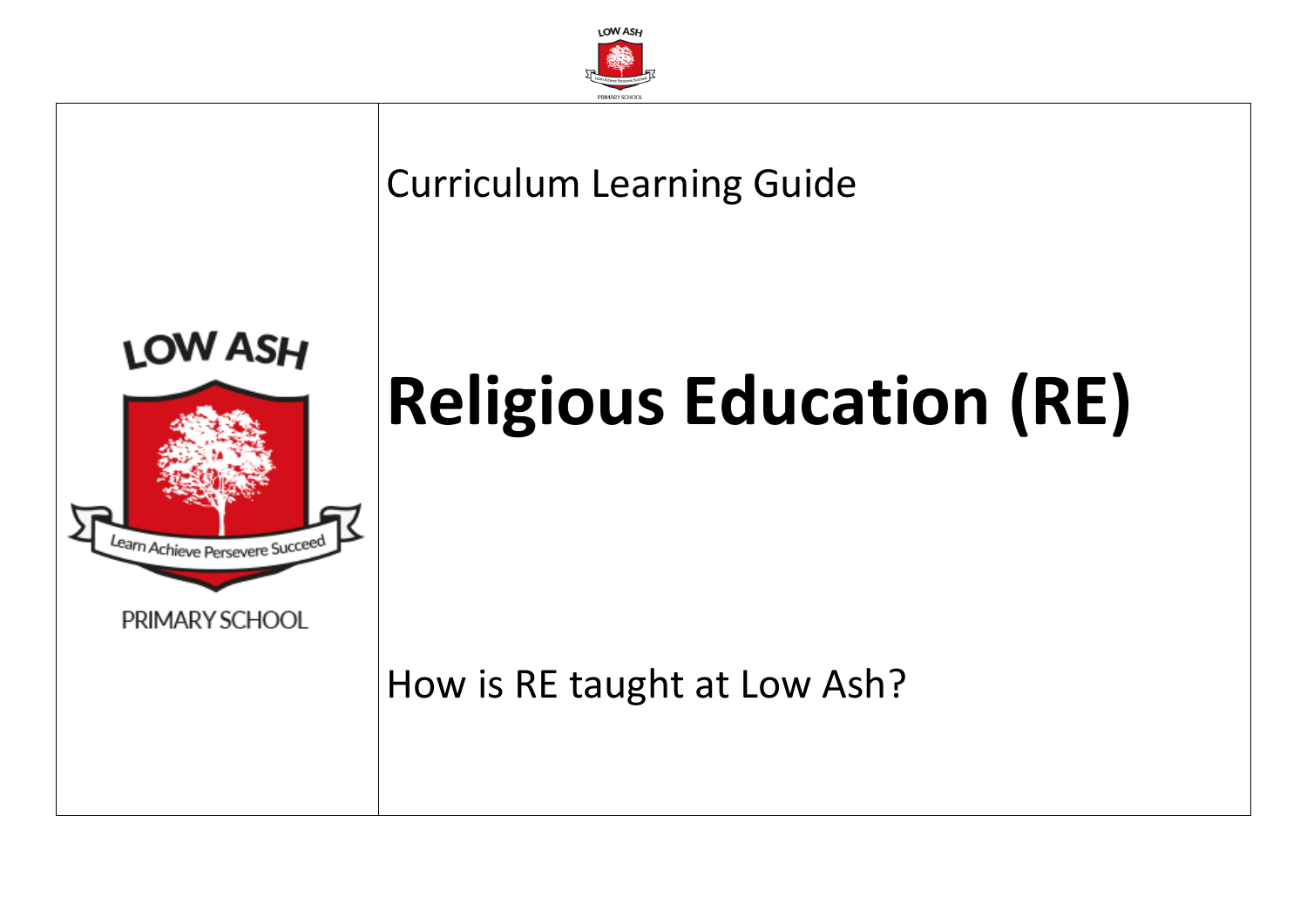

#### **Curriculum Intent**

**What do we want to achieve with our RE curriculum?**

**"In religious education (RE), pupils enter into a rich discourse about the religious and non-religious traditions that have shaped Great Britain and the world. RE in primary and secondary schools enables pupils to take their place within a diverse multi-religious and multi-secular society. At its best, it is intellectually challenging and personally enriching. It affords pupils both the opportunity to see the religion and non-religion in the world, and the opportunity to make sense of their own place in that world." Source: OFSTED research review, May 2021**

# **a. Enable pupils to develop a broad and balanced understanding of religions and world views**

In our school we want to ensure that RE's primary purpose is to give pupils a broad understanding of Christianity, world faiths and non-religious beliefs; sometimes referred to as 'religious literacy'. It is essential that the curriculum ensures that there is both depth of study (some areas investigated in detail) and breadth (an overall general understanding of the faiths and related philosophical and ethical questions).

# **b. Develop critical thinking skills**

We understand that RE is a rigorous academic subject, supporting problem solving and critical thinking skills. Engaging and stimulating RE helps to nurture informed and resilient responses to misunderstanding, stereotyping and division. It offers a place in the curriculum where difficult or 'risky' questions can be tackled within a safe but challenging context.

In RE we aim to nurture pupils' awareness of the treasury of diversity as well as sensitivity to the questions and challenges that different views and cultures can present. Ultimately, we all share a common humanity and share this patch of the Earth. In this way it plays a part in helping pupils to discover their own place and journey through life.

In RE we will broaden perspectives of faiths and cultures, encouraging tolerance of diversity. We will nurture spirituality. Also, we will contribute to developing pupils as positive, participating citizens of the world.

**Implementation**

#### **How will this be achieved?**

In RE, pupils should:

**A. Investigate the beliefs and practices of religions and other world views, including:** 

1. Beliefs and authority: core beliefs and concepts; sources of authority including written traditions and leaders;

2. Worship and Spirituality: how individuals and communities express belief, commitment and emotion**. (Religious Studies)**

**B. Investigate how religions and other world views address questions of meaning, purpose and value, including:** 

1. The nature of religion and belief and its key concepts;

2. Ultimate questions of belonging, meaning, purpose and truth. **(Philosophy)**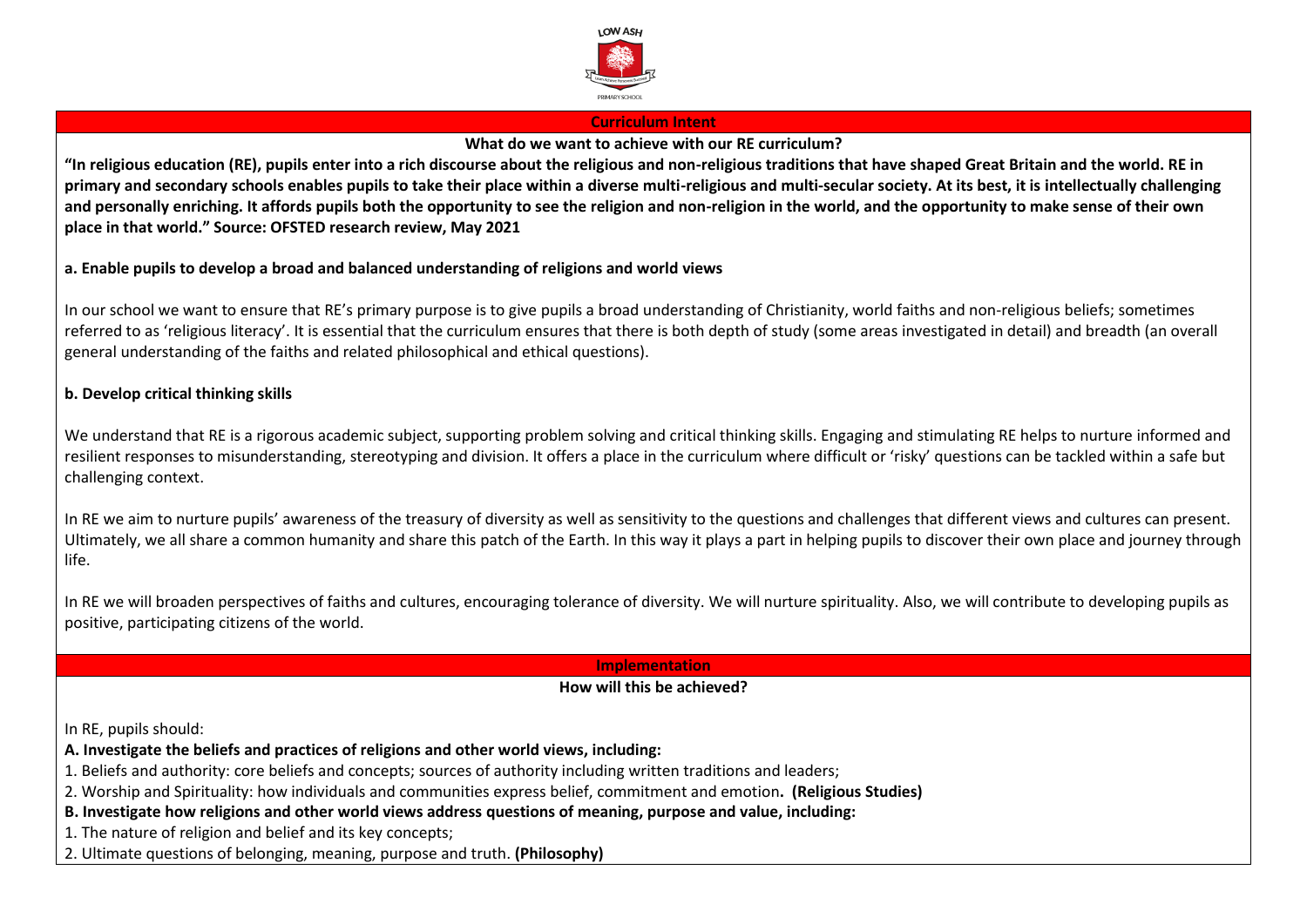

**C. Investigate how religions and other world views influence morality, identity and diversity, including:** 

1. Moral decisions: teachings of religions and other world views on moral and ethical questions; evaluation, reflection and critical responses;

2. Identity and Diversity: diversity among and within religions and other world views; individual and community responses to difference and shared human values. These aims recognise that the universal provision of RE must help pupils to gain increasing understanding and empathy of our wide and diverse communities, as well as developing religious literacy, thinking skills and ethical judgments. **(Ethics and Community)**

### **Impact**

# **What will outcomes for learners be?**

Learners will:

• Know more, remember more and understand more about RE; including some of the key beliefs and practices of those who follow the main religions within the local, national and global community

- Extend their knowledge and understanding of religions and beliefs
- Develop a religious vocabulary and interpret a variety of religious symbolism
- Reflect on big questions, offering their own thoughts and informed insights into religious and secular world views
- Explore questions of beliefs and values in relation to a range of contemporary issues in an ever-changing society
- Show an understanding of cultural beliefs different to their own and demonstrate a positive attitude towards people of any religion
- Demonstrate respectful behaviour to all, both in school and in the wider community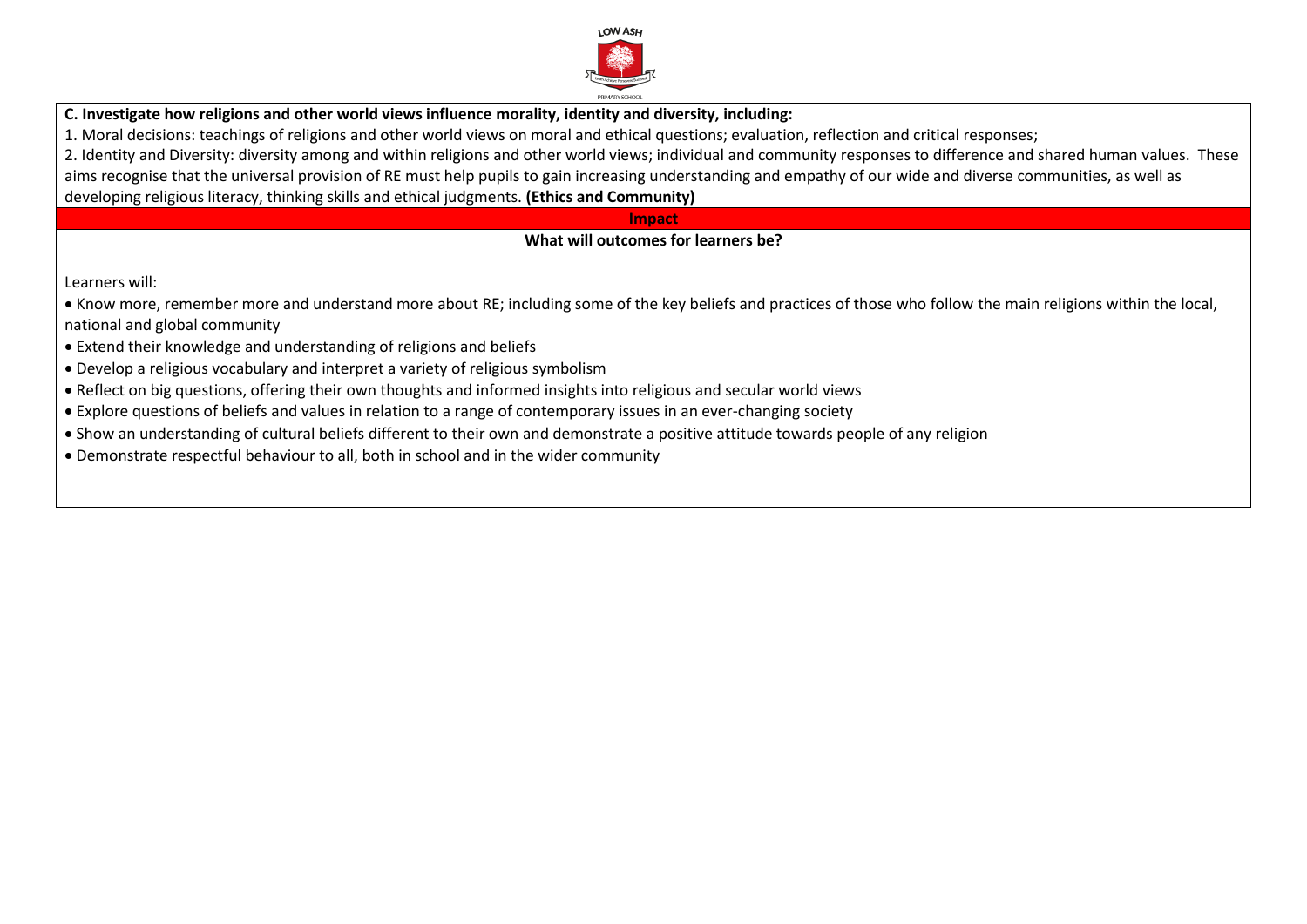

|                          | <b>Nursery</b>     | <b>Reception</b>          | PRIMARY SCHOOL<br>Year 1                 | <b>Year 2</b>            | <b>Year 3</b>                                                            | Year <sub>4</sub> | <b>Year 5</b>         | Year <sub>6</sub>   |
|--------------------------|--------------------|---------------------------|------------------------------------------|--------------------------|--------------------------------------------------------------------------|-------------------|-----------------------|---------------------|
|                          | To develop         | Know some                 | Recall and talk                          | Recall and name          | Pupils should:                                                           | Pupils should:    | Pupils should:        | Pupils should:      |
| <b>Religious Studies</b> | positive attitudes | similarities and          | about                                    | Retell and suggest       | Recognise                                                                | Describe and      | Identify and make     | Compare and         |
|                          | about the          | differences               | Talk about and                           | meanings for             | Retell and make                                                          | make links        | connections           | contrast            |
| <b>Investigate the</b>   | differences        | between different         | notice                                   | Recognise                | links                                                                    | Describe and      | Reflect on and        | Give a considered   |
| <b>beliefs and</b>       | between people.    | religious and             |                                          | similarities and         | Observe                                                                  | show              | find meanings         | response            |
| practices of             |                    | cultural                  |                                          | differences              | similarities and                                                         | understanding     | Explain and           |                     |
| religions and            |                    | communities in            |                                          |                          | differences                                                              | Explore and       | understand            |                     |
| other world              |                    | this country,             |                                          |                          |                                                                          | describe          | similarities and      |                     |
|                          |                    | drawing on their          |                                          |                          |                                                                          | similarities and  | differences           |                     |
| <b>views</b>             |                    | experiences and           |                                          |                          |                                                                          | differences       |                       |                     |
|                          |                    | what has been             | <b>Beliefs and authority</b>             |                          | <b>Beliefs and authority</b>                                             |                   |                       |                     |
|                          |                    | read in class.            | Retell and suggest meanings for          |                          | Describe and understand links between stories and other aspects of the   |                   |                       |                     |
|                          |                    |                           | some religious and moral stories,        |                          | communities they are investigating, responding thoughtfully to a range   |                   |                       |                     |
|                          |                    |                           | exploring and discussing sacred          |                          | of sources and traditions and to beliefs and teachings that arise from   |                   |                       |                     |
|                          |                    |                           | writings and traditions and              |                          | them in different communities.                                           |                   |                       |                     |
|                          |                    |                           | recognising the traditions from          |                          | <b>Worship and Spirituality</b>                                          |                   |                       |                     |
|                          |                    |                           | which they come.                         |                          | Describe and make connections between different features of the          |                   |                       |                     |
|                          |                    |                           | <b>Worship and Spirituality</b>          |                          | religions and other world views they study, discovering more about       |                   |                       |                     |
|                          |                    |                           | <b>Recall and name different beliefs</b> |                          | celebrations, worship, pilgrimages and the rituals which mark important  |                   |                       |                     |
|                          |                    |                           | and practices, including festivals,      |                          | points in life, in order to reflect on their significance. Explore and   |                   |                       |                     |
|                          |                    |                           | worship, rituals and ways of life, in    |                          | describe a range of worship and expressions of spirituality so that they |                   |                       |                     |
|                          |                    |                           | order to find out about the              |                          | can understand different ways of expressing meaning                      |                   |                       |                     |
|                          |                    |                           | meanings behind them. Recognise          |                          |                                                                          |                   |                       |                     |
|                          |                    |                           | some different ways that people          |                          |                                                                          |                   |                       |                     |
|                          |                    |                           | express beliefs and values,              |                          |                                                                          |                   |                       |                     |
|                          |                    |                           | appreciating some similarities           |                          |                                                                          |                   |                       |                     |
|                          |                    |                           | between communities.                     |                          |                                                                          |                   |                       |                     |
|                          | Develop their      | See themselves as         | Respond to                               | Ask and respond          | Pupils should:                                                           | Pupils should:    | <b>Pupils Should:</b> | Pupils should:      |
| Philosophy               | sense of           | a valuable                | questions                                | to questions             | Observe                                                                  | Explain and give  | Identify and          | Explain a range of  |
|                          | responsibility and | individual.               | Talk about                               | <b>Explore questions</b> | Express own ideas                                                        | reasons           | explain               | opinions and give   |
| <b>Investigate how</b>   | membership of a    | <b>Build constructive</b> | Notice details                           | Express ideas            | Observe and                                                              | Present ideas     | Apply and explain     | reasons             |
| religions and other      | community.         | and respectful            | Ask and explore                          | Recognise                | respond                                                                  | Reflect and give  | ideas                 | Summarise and       |
|                          |                    | relationships.            |                                          | similarities and         | thoughtfully                                                             | examples          | Reflect and           | apply a range of    |
| world views address      |                    | Express their             |                                          | differences              |                                                                          |                   | suggest reasons       | ideas               |
| questions of             |                    | feelings and              |                                          | Respond                  |                                                                          |                   |                       | Weigh up            |
| meaning, purpose         |                    | consider the              |                                          | sensitively              |                                                                          |                   |                       | different points of |
| and value                |                    | feelings of others.       |                                          |                          |                                                                          |                   |                       | view                |